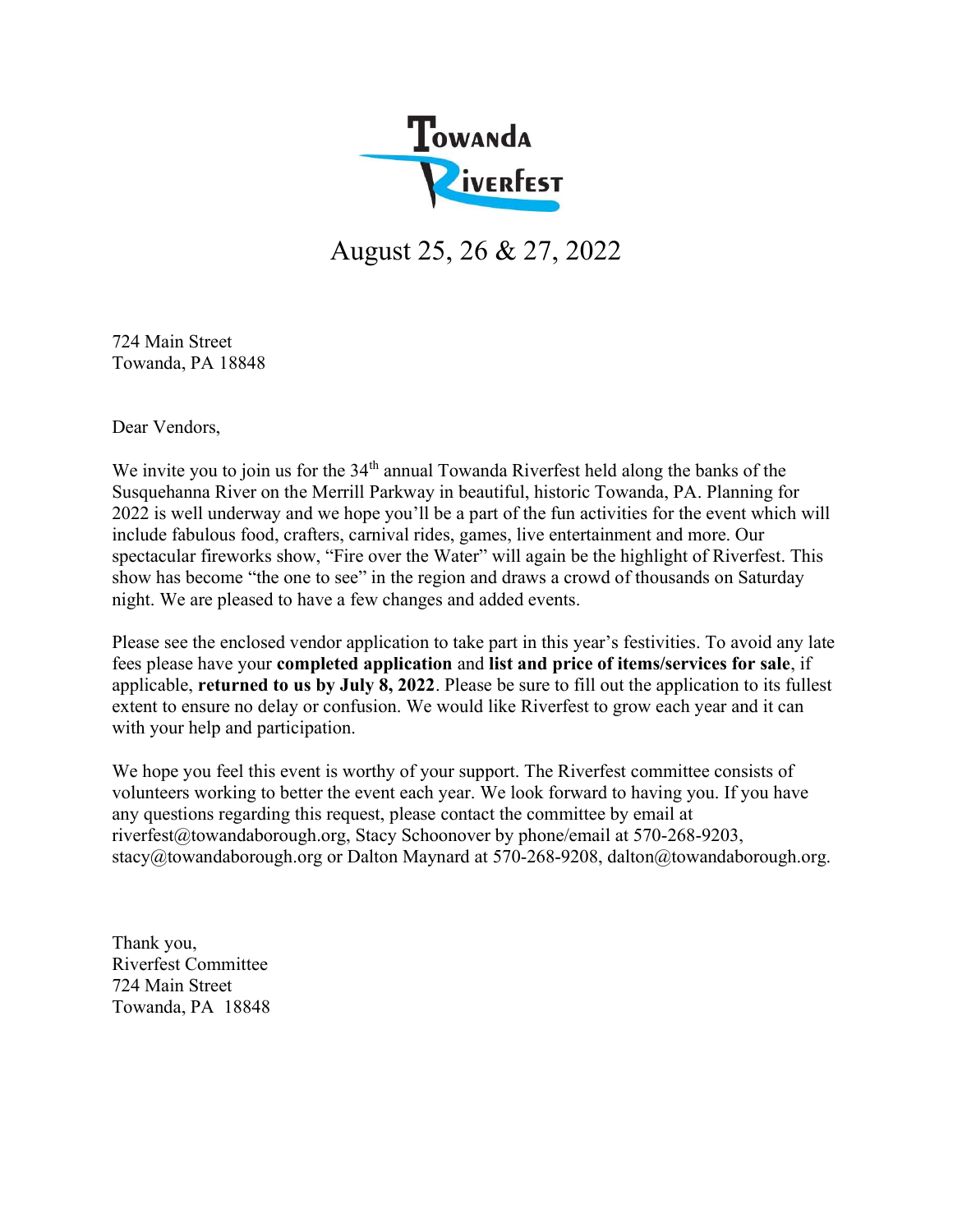#### **CONTACT**

You can best reach committee members via email or phone Monday – Friday, 7:00 AM – 3:30 PM.

- Riverfest Committee riverfest@towandaborough.org
- Dalton Maynard dalton@towandaborough.org,  $(570)$  268-9208
- Stacy Schoonover stacy@towandaborough.org,  $(570)$  268-9203

Please don't hesitate to send a message though our Facebook page, https://www.facebook.com/TRiverfest

Hours of operation are 5:45 PM – 10:00 PM Thursday, August 25, 6:00 PM – 10:00 PM Friday, August 26 and 10:00 AM – 9:30 PM Saturday, August 27, 2022.

## NEW & EXCITING

- Jim Houghton Enterprises will grace Riverfest as our amusement ride company for the first time.
- Riverfest intends to host its' first "Musicfest Saturday" filled with a showcase of our community's local musical talent.
- Friday's entertainment will shift to "Family Friday." We will welcome community groups to entertain all evening.

#### EVENT SET-UP INFORMATION

Riverfest is held on the South end of the John B. Merrill Parkway along the Susquehanna River. Vendors will be permitted to set up NO SOONER than 12:00 PM Wednesday, August 25, 2022.

Trailers and large tent spaces are permitted and preferred to be set up from12:00 PM Wednesday, August 25, to 5:00 PM Thursday, August 26, 2022. Smaller tents are permitted and preferred to be setup from 12:00 PM – 5:00 PM Thursday, August 26, 2022. We ask ALL VENDORS be setup and ready by 5:00 PM Thursday, 5:00 PM Friday and 12:00 Noon Saturday.

If you selected to participate on a limited schedule, please arrive to set up NO LATER than 2 hours prior to the start of the event for which days you selected.

Vendor spaces are now ASSIGNED (new in 2021) to make the entire set up process easier on everyone. If you set up in a space you are not assigned to you will be asked to leave that space. You must stay in the assigned space unless otherwise directed. Set up is the vendor's responsibility ONLY. Vendors are responsible to bring sand bags or blocks to tie down tents. Most spaces are set up on black top road; no spikes/nails/pins will be permitted in those spaces.

#### **ELECTRIC**

Our available electricity is vast, yet still LIMITED. Vendors requiring electric MUST bring a 12- Guage extension cord and power strip and run  $25 - 50$  ft. in length depending on location. Receptacles supply a 110-amp service with a sole breaker switch.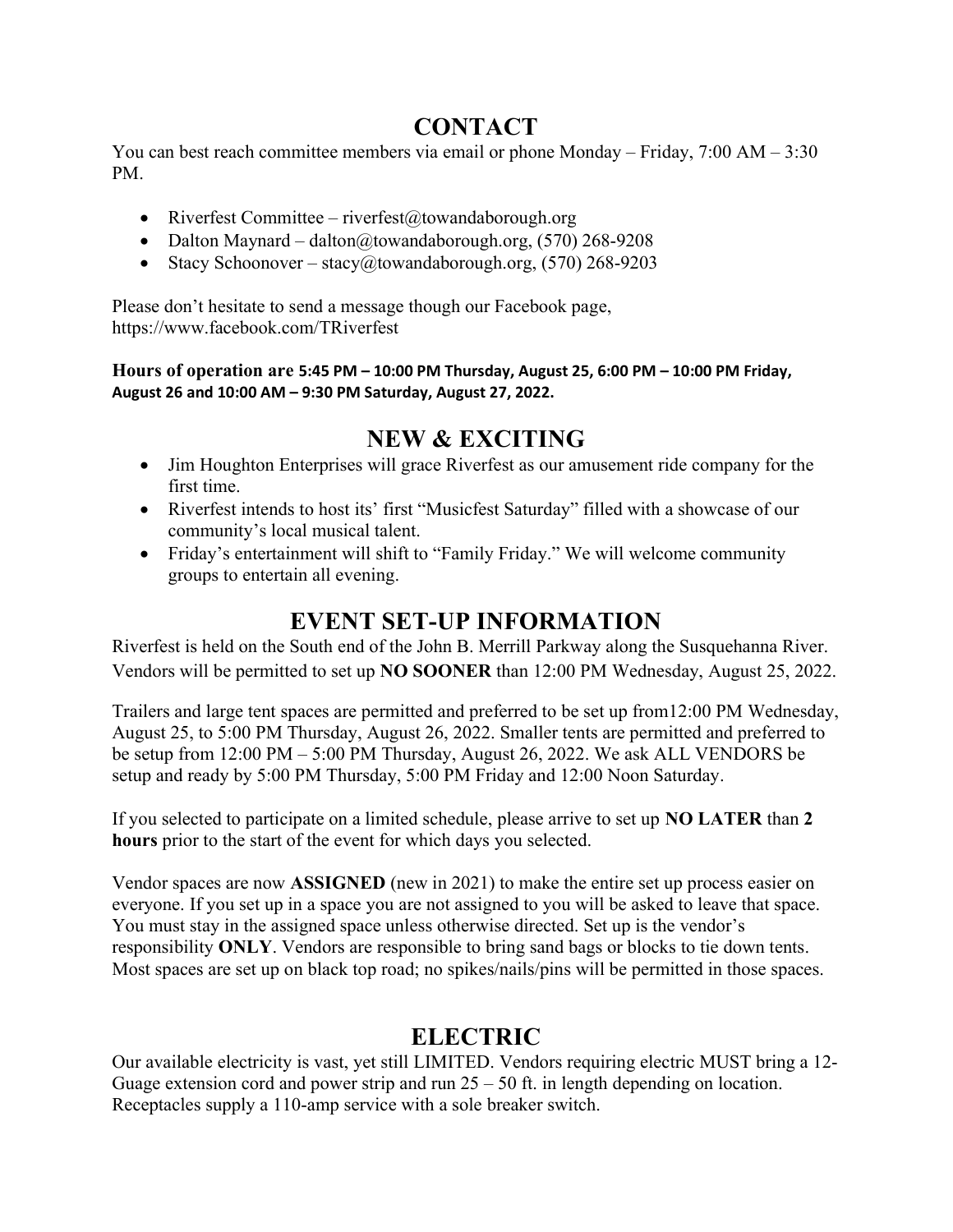Vendors requiring higher output please indicate on your application to meet your requirements. We are willing to accommodate most electrical needs. You are only permitted to use plugs/connections assigned to you. Vendors are responsible for the condition of their cords. We are not responsible for electrical issues/failures outside of our guidelines.

#### ARTS/CRAFTS/GAMES

All merchandise  $\&$  services to be sold at Riverfest must be approved prior to display. The committee reserves the right to refuse any item deemed unfit or unsuitable. Refusal will deem you unwelcome and you will be asked to leave.

#### NON-PROFIT

All vendors purchasing a non-profit space MUST provide proof of 501c determination or affirmation letter. If you cannot provide this you are not, by our definition, non-profit and you must sign up using linear footage. All non-profit vendors will be allowed a 10-foot space at \$30 and will need to pay the \$8/foot if more space is required up to 20 feet. The committee reserves the right to refuse any item deemed unfit or unsuitable. Refusal will deem you unwelcome and you will be asked to leave.

## LIABILITY INSURANCE

All participants with the element of risk are required to carry their own liability insurance. A Copy of Certificate of Insurance is required naming Towanda Borough as certificate holder. This MUST be submitted with the completed application.

# OTHER RULES & REGULATIONS

NO PETS allowed at Riverfest under hours of operation.

NO BICYCLES/SCOOTERS/SKATEBOARDS or any like-objects will be permitted at the festival during hours of operation.

NO ALCOHOL consumption permitted whatsoever.

Severe Weather Policy: The Towanda Riverfest will be held RAIN or SHINE. No refunds will be awarded to vendors or attendees for bad weather. Riverfest will proceed unless conditions pose a severe threat to vendors or attendees. Any decision to cancel Riverfest for any reason will not be made earlier than 1 day prior to the festival. If cancelled for any reason beyond the control of the Riverfest Committee, we reserve the right to refuse refund for vendor fees. There will NOT be a "rain date" for this event.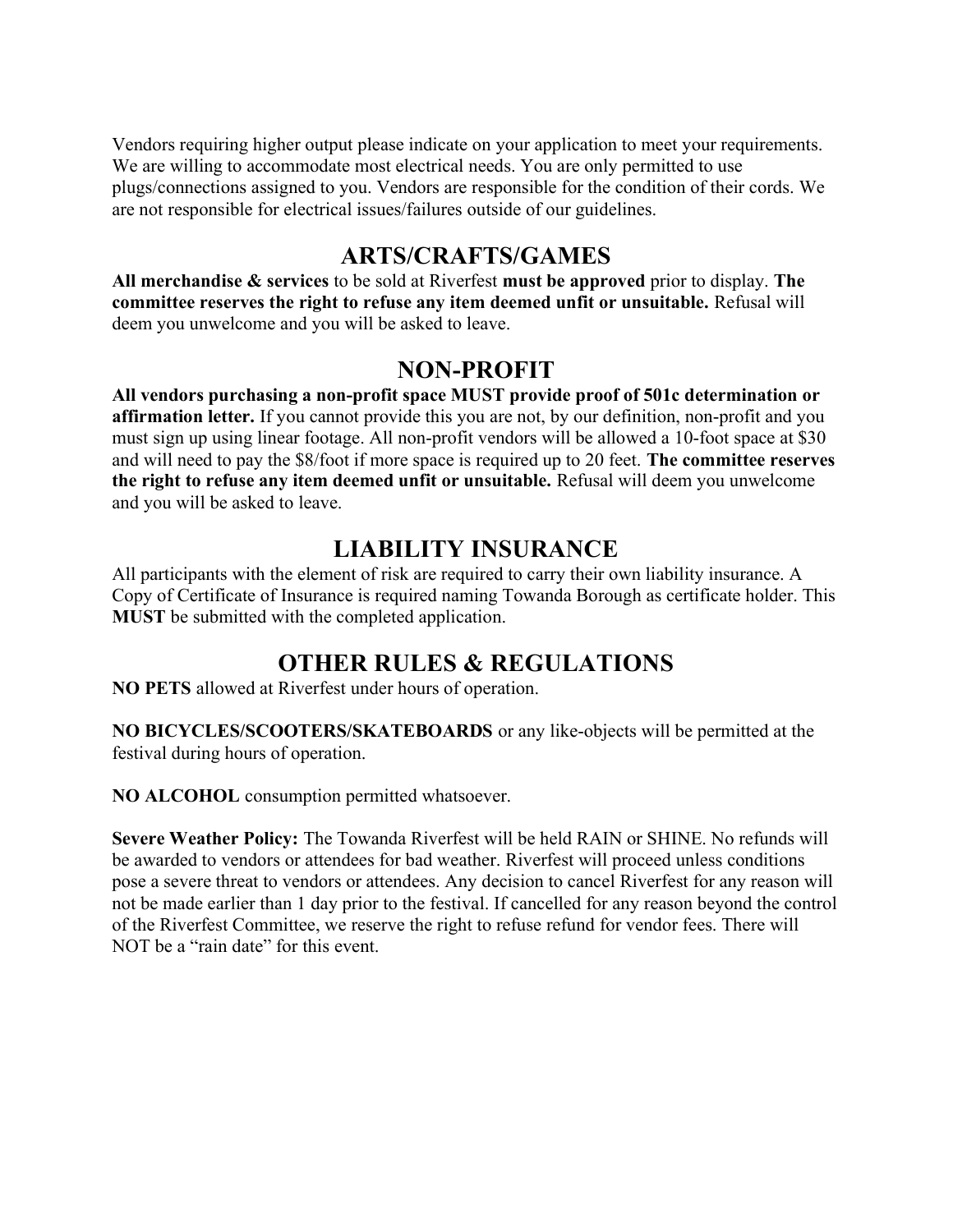# 2022 Towanda Riverfest Vendor Application

| Please return all of the following information:                                                            |
|------------------------------------------------------------------------------------------------------------|
| This completed application                                                                                 |
| A list of all items to be sold at the event. (If applicable)                                               |
| A picture of your booth/trailer/truck etc. (if you have not yet attended)                                  |
| Payment in full (Checks made payable to "Towanda Riverfest")                                               |
| Copy of Certificate of Insurance naming Towanda Borough as certificate holder.                             |
| A signed copy of the Hold Harmless Agreement & Severe Weather Policy (on reverse side of this application) |
| For Non-Profits, Copy of 501c Determination Letter or Affirmation Letter                                   |
|                                                                                                            |

\$30 late fee after July 8, 2022. No refunds will be issued after July 22, 2022. The Towanda Riverfest Committee reserves the right to accept or reject any application.

#### Mail to: RIVERFEST 2022, PO BOX 229, TOWANDA, PA 18848

✔

| Vendor Information:                                                                               |        |  |           |          |       |  |  |  |
|---------------------------------------------------------------------------------------------------|--------|--|-----------|----------|-------|--|--|--|
| <b>Contact Name:</b>                                                                              |        |  |           |          |       |  |  |  |
|                                                                                                   |        |  |           |          |       |  |  |  |
| <b>Business Name:</b>                                                                             |        |  |           |          |       |  |  |  |
|                                                                                                   |        |  |           |          |       |  |  |  |
| Address:                                                                                          |        |  |           |          |       |  |  |  |
|                                                                                                   |        |  |           |          |       |  |  |  |
|                                                                                                   | State: |  | Zip       |          |       |  |  |  |
| City:                                                                                             |        |  | Code:     |          |       |  |  |  |
| Phone:                                                                                            | Email: |  |           |          |       |  |  |  |
|                                                                                                   |        |  |           |          |       |  |  |  |
| Days Attending:<br>3 Days<br>Thursday, Friday<br>Saturday Only<br>Friday, Saturday<br>(Check One) |        |  |           |          |       |  |  |  |
|                                                                                                   |        |  |           |          |       |  |  |  |
| Location Preference:<br><b>Carnival Side</b><br>Middle<br>(Check One)                             |        |  |           |          |       |  |  |  |
|                                                                                                   |        |  | North End |          |       |  |  |  |
| Electric Required:<br>110 Volt<br>Yes<br>No                                                       |        |  |           | 220 Volt |       |  |  |  |
| (Check All That Apply)                                                                            |        |  |           |          |       |  |  |  |
| Rental Space:                                                                                     |        |  | Price     | Quantity | Total |  |  |  |
| Non-profit 10 ft Space (Regardless of attendance schedule)                                        |        |  |           |          | \$    |  |  |  |
| Linear Footage Required (All 3 Days) (up to 20 ft) *                                              |        |  |           | X        | \$    |  |  |  |
| Linear Footage Required (Limited Attendance) (up to 20 ft) *<br>\$5/ft<br>x                       |        |  |           |          | \$    |  |  |  |
| Additional Footage Required *<br>(Only if space is over 20ft)<br>\$2/ft<br>X                      |        |  |           |          | \$    |  |  |  |
| Late Fee (If mailed after 7/8/22)<br>\$30                                                         |        |  |           |          | \$    |  |  |  |
| Check No.                                                                                         |        |  |           | \$       |       |  |  |  |

\* Linear footage measurement is the longest side of your setup space. (MUST INCLUDE TRAILER HITCHES/JACKS & AWNINGS) We ask that spaces be kept as close as possible to 10ft wide. Location preference does NOT guarantee location. There are many factors attributing to location that must be taken into account. The Riverfest Committee reserves the right to accept or reject any application.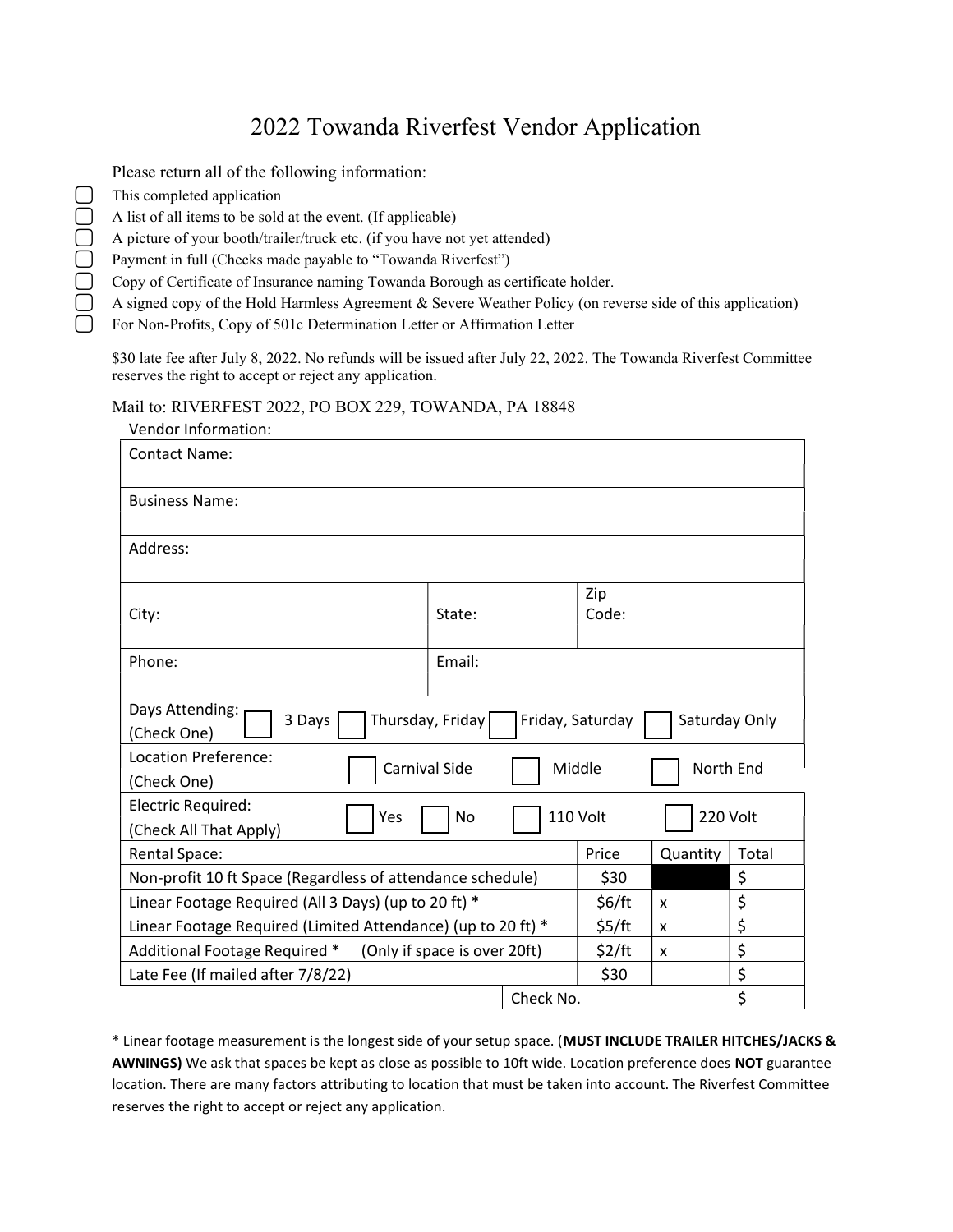#### Holds Harmless Agreement

I, 1, 2003, 1, 2008, 1, 2008, 1, 2008, 1, 2008, 1, 2008, 1, 2008, 1, 2008, 1, 2008, 1, 2008, 1, 2008, 1, 2008, 1, 2008, 1, 2008, 1, 2008, 2008, 2009, 2008, 2009, 2009, 2009, 2009, 2009, 2009, 2009, 2009, 2009, 2009, 2009, release the TOWANDA RIVERFEST, TOGETHER WITH ITS BOARD OF DIRECTORS, TOWANDA BOROUGH AND THEIR VOLUNTEERS from any responsibility should injury, loss due to theft or damage of water, fire, wind or otherwise occur within and around the space I have rented. The Towanda Riverfest shall not be liable for any damage done by me or my workers to any person attending the Festival or their property. I understand that my property is placed on the Festival grounds at my own or the owner's risk.

| Signed |  |
|--------|--|
|        |  |

| r.<br>Signed |  |
|--------------|--|
|--------------|--|

Severe Weather Policy: The Towanda Riverfest will be held RAIN or SHINE. No refunds will be awarded to vendors or attendees for bad weather. Riverfest will proceed unless conditions pose a severe threat to vendors or attendees. Any decision to cancel Riverfest for any reason will not be made earlier than 1 day prior to the festival. If cancelled for any reason beyond the control of the Riverfest Committee, we reserve the right to refuse refund for vendor fees. There will NOT be a "rain date" for this event.

I have read and agree to the above Severe Weather Policy (Initial here) \_\_\_\_\_\_\_\_\_\_\_\_\_\_\_\_\_\_\_\_